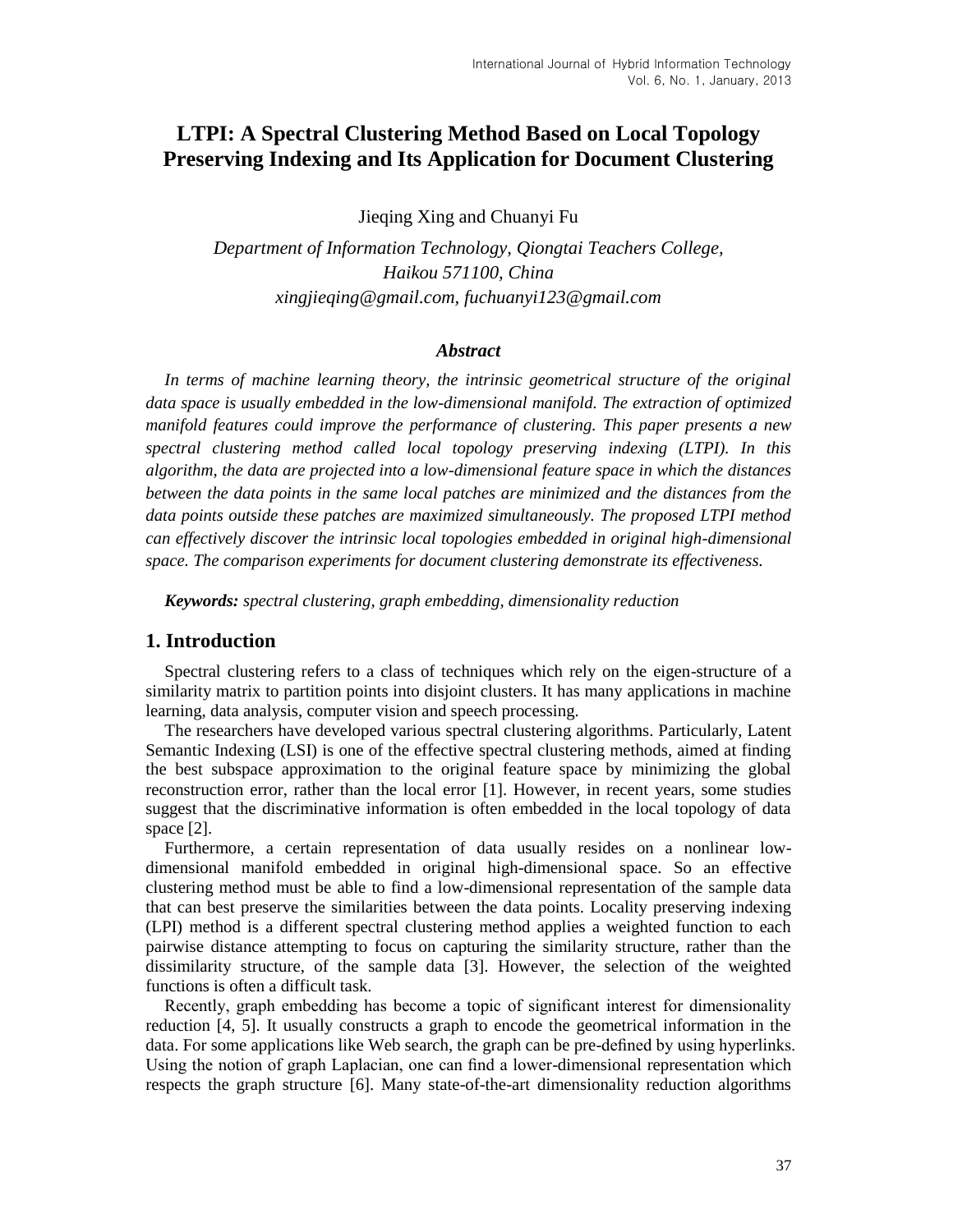such as Isomap [7], Laplacian Eigenmap [8], Locally Linear Embedding [9], Neighborhood Preserving Embedding [10] and Locality Preserving Projections [2], as well as canonical algorithms like Principle Component Analysis and Linear Discriminant Analysis, can be interpreted in a general graph embedding framework with different choices of the graph structure.

This way, the data points belonging to the same class are merged together in the embedding space in which better classification or clustering performance can be obtained. A key problem in graph embedding is the out-of-sample extension. We further propose that an explicit mapping function can be learned which is defined everywhere.

In this paper, we propose a new spectral clustering method based on local topology preserving indexing (LTPI), which explicitly considers the manifold structure embedded in the similarities between the samples. It aims to find an optimal low-dimensional subspace by simultaneously maximizing the distances between the data points in the local patches and minimizing the distances between the data points outside these patches. This is different from LSI and LPI, which are focused on detecting the intrinsic structure between widely separated data points rather than on detecting the intrinsic structure between nearby data points. Since the intrinsic structure is embedded in the low-dimensional manifold, the LTPI method focuses on detecting the intrinsic structure between nearby data points rather than on detecting the intrinsic structure between widely separated points.

The rest of the paper is organized as follows. The proposed spectral clustering based on LTPI is presented in Section 2. In Section 3, experimental results are provided to illustrate the performance of the LTPI method. Finally, conclusions are given in Section 4.

### **2. Spectral Clustering based on LTPI**

### **2.1 Constructing Graphs and Weights**

Denote the sample set as  $X = [x_1, x_2, \dots, x_N], x_i \in \mathbb{R}^m$ . Here, we define two types of graph: intrinsic graph G and penalty graph  $G^p$ . Let  $G = \{X, W\}$  be an undirected weighted graph with vertex set X and the intrinsic matrix  $W \in R^{N \times N}$ .  $G^p = \{X, W^p\}$  is the other undirected weighted graph with vertex set X and the penalty matrix  $W^p \in R^{N \times N}$ . W and  $W^p$ are both symmetric  $N \times N$  matrices with each element having the weight of the edge joining vertices  $x_i$  and  $x_j$ .

For G, the vertex  $x_i$  and the vertex  $x_j$  are connected if  $x_j$  is among the k nearest neighbors of  $x_i$ . In contrast, for  $G^p$ , the vertex  $x_i$  and the vertex  $x_j$  are connected if  $x_j$  is not among the k nearest neighbors of  $x_i$ . The k nearest neighbors are searched for with Euclidean distance. Next, weights are assigned to the connected edges. The same scheme is used for the two type of weights. That is the weight is  $e^{-\frac{d^2(x_i, x_j)}{2}}$ , where  $d(x_i, x_j)$  is the Euclidean distance between  $x_i$  and  $x_j$ , if  $x_i$  and  $x_j$  are connected.

The  $G$  and W characterize certain statistical or geometrical properties of the data set. The purpose of LTPI is to represent each vertex of the graph as a low dimensional vector that preserves similarities between the vertex pair, where similarity is measured by the edge weight.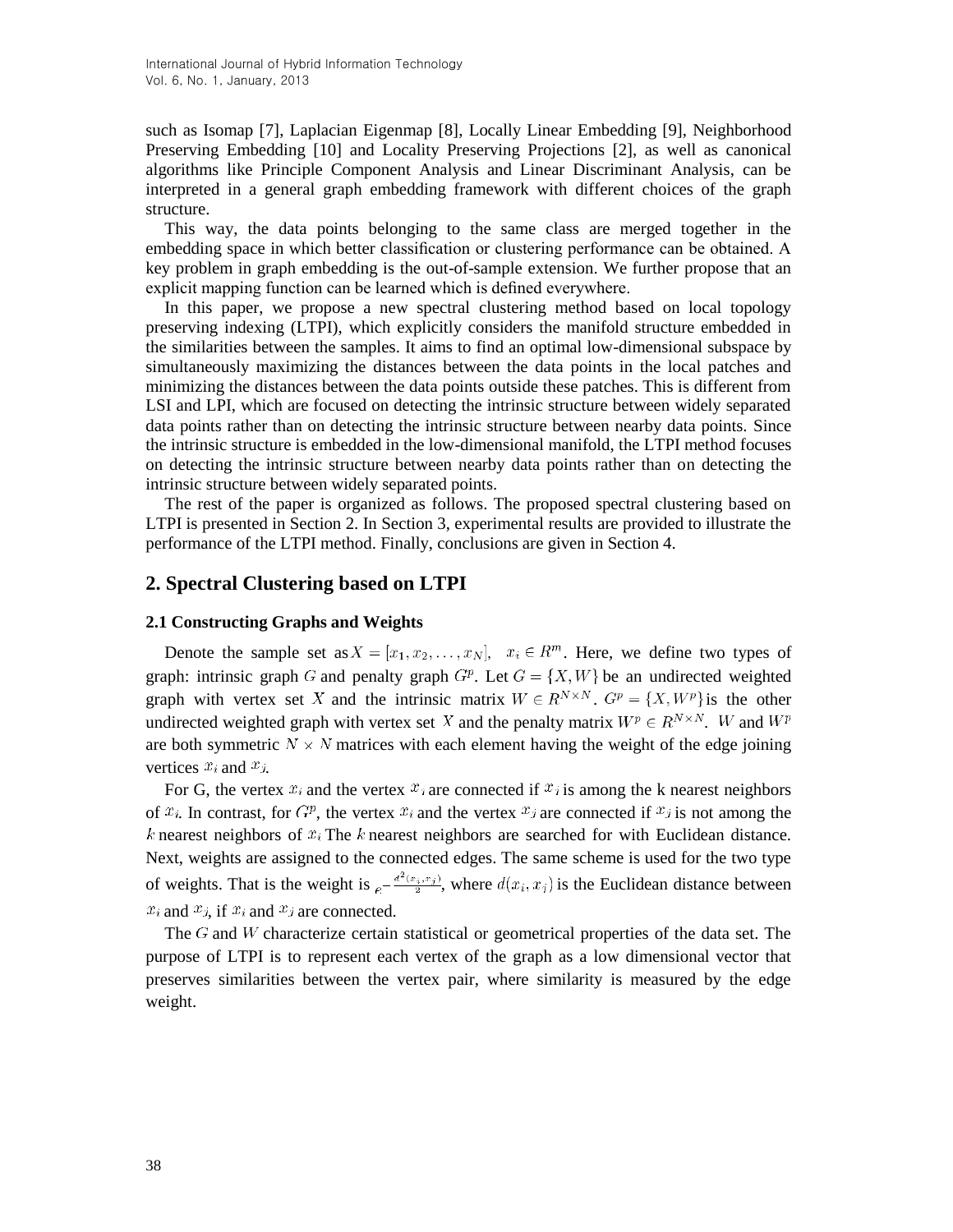#### **2.2 Graph Preserving Criterion**

In this work, we assume that the graph  $G$  characterize the similarity relationship between the data pairs. The LTPI aims to preserve local intrinsic topology of the original data in the objective low dimensional embedding space. It is respected that  $y_i$  and  $y_j$  are close in the embedding space if vertex  $x_i$  and  $x_j$  are close in the original space, and meanwhile,  $y_i$  and  $y_j$ are apart if vertex  $x_i$  and  $x_j$  are apart. Then it leads to the local topology preserving criterion as follows

$$
y^* = \arg\min_{y^T B y = c} \sum_{i \neq j} \|y_i - y_j\|^2 W_{ij} = \arg\min_{y^T B y = c} y^T L y \tag{1}
$$

where  $c$  is a constant,  $B$  is the Laplacian matrix of a penalty graph  $G<sup>p</sup>$ . That is  $B = L^p = D^p - W^p$ , where  $L^p = D^p - W^p$ ,  $D_{ii}^p = \sum_{i \neq i} W_{ij}^p$ ,  $\forall i$ . Accordingly,  $L = D - W$ ,  $D_{ii} = \sum_{i \neq i} W_{ij}, \forall i$ .

Furthermore, we assume that the low dimensional vector representation can be obtained from linear projections as  $y = A^T x$ , where A is a transform matrix  $A = (a_1, a_2, \dots, a_r)$  and  $a_i$ 's are column vectors. Then, the objective function (1) is changed to

$$
a^* = \arg\min_{a^T X B X^T a = c} a^T X L^I X^T a \tag{2}
$$

#### **2.3 Algorithm Derivation**

With Lagrange Multiplier Method, the solutions of Eq. (2) can be obtained by solving the generalized eigenvalue decomposition problem as

$$
XLX^T a = XBX^T a \tag{3}
$$

It is easy to show that the matrices  $X L X^T$  and  $X B X^T$  are symmetric and positive semidefinite. The vectors  $a_i$   $(i = 1, 2, ..., r)$  that minimize the objective function are given by the minimum eigenvalue solutions to the generalized eigenvalue problem.

### **2.4 Clustering Algorithm with LTPI**

Based on local topology preserving indexing, the proposed spectral clustering can be summarized as follows:

- 1) Construct the local neighbor patch, and construct the intrinsic graph  $G$  and the penalty graph  $G^p$  with their respective weight W and  $W^p$ .
- 2) Perform Principle Component Analysis (PCA) on original data  $X$  to avoid the wellknown singular problem. Supposing the PCA transform matrix is  $U$ , we can obtain the projected data by using  $\tilde{X} = U^T X$ .
- 3) Compute LTPI projection on  $\tilde{X}$ . Let  $A_{LTPI} = (a_1, a_2, \ldots, a_r)$ , and  $a_1, a_2, \ldots, a_r$  are the eigenvectors associated with the  $\bar{r}$  smallest eigenvalues to the generalized eigenvalue problem  $X L X^{T} a = X B X^{T} a$ . Then the low-dimensional representation of the document can be computed by

$$
Y = A_{LTPI}^T \tilde{X}
$$
 (4)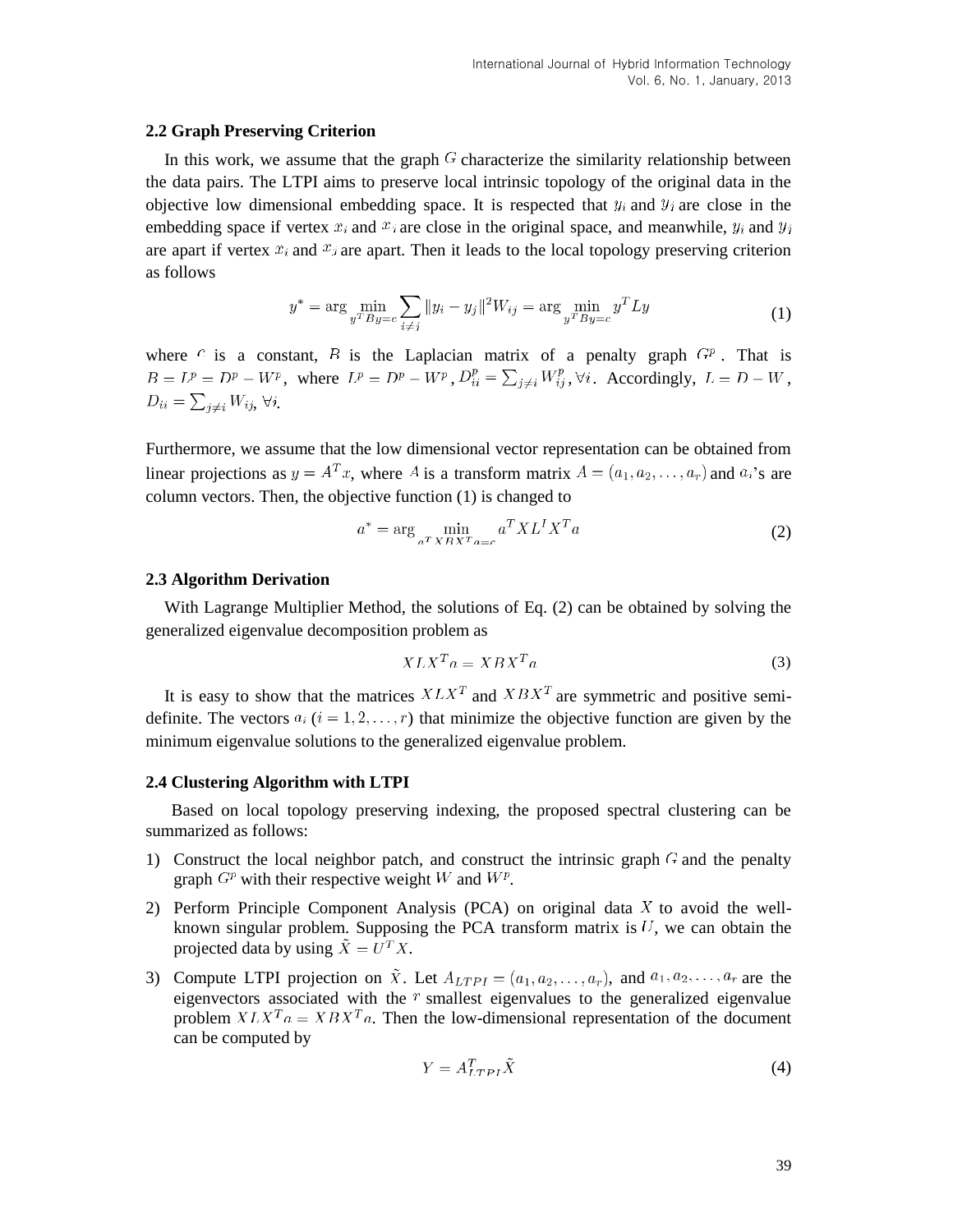4) Cluster in the LTPI embedding space. We seek a partitioning  $\{\pi_j\}_{j=1}^k$  of the samples using the maximization of the following objective function:

$$
Q(\{\pi_j\}_{j=1}^k) = \sum_{j=1}^k \sum_{x \in \pi_j} x^T c_j
$$
\n(5)

with  $c_j = \frac{m_j}{||m_i||}$ , where  $m_j$  is the mean of the sample vectors constrained in the cluster  $\pi_j$ .

### **3. Experiments on Document Clustering**

In this section, we apply the proposed LTPI method to document clustering. The performance of the LTPI method is evaluated and compared with other competing clustering methods. The accuracy and the normalized mutual information are used to measure the clustering performance. The two measures are defined as the reference [11].

The 20 newsgroups corpus consists of roughly 20000 documents that come from 20 specific Usenet newsgroups. We repeated the experiments in Zha et al. and Cheng, *et al.*, [12] to illustrate the performance of the proposed CPI algorithm and other competing algorithms. Experiments of c-way clustering with  $c = 5$  and  $c = 10$  are performed. In each experiment, we randomly chose 50 or 100 documents from the  $\epsilon$  selected newsgroups and 100 runs were conducted for each algorithm to obtain statistically reliable clustering result. The means and standard deviations of the test results were recorded in Table 1. The number in the parenthesis (50 or 100) indicates the number of random documents chosen from the newsgroups sets.

In all experiments, each document is represented as a term frequency vector. Let  $\Pi = \{f_1, f_2, \ldots, f_m\}$  be the complete vocabulary set of the document corpus after the stopwords removal and words stemming operations. The term frequency vector  $X_i$  of document  $d_i$  is defined as

$$
X_i = [x_{1i}, x_{2i}, \dots, x_{mi}]^T
$$
 (6)

$$
x_{ji} = t_{ji} \cdot \log(\frac{n}{idf_j})
$$
\n(7)

where  $t_{ji}$ ,  $idf_j$ , n denote the term frequency of word  $f_j \in \Pi$  in document  $d_i$ , the number of documents containing word  $f_j$ , and the total number of documents in the corpus, respectively. Using *n* documents from the corpus, we construct an  $m \times n$  term-document matrix X. This process can be completed by using the text to matrix generator (TMG) [13] code.

The comparable methods were also implemented under the same experimental setting, including Kmeans, p-Kmeans [14], p-QR [14], Spectral [12], and LPI [3]. It is noted that LTPI achieves the best accuracy and normalized mutual information in all six random datasets. Under accuracy measure, p-Kmeans and p-QR perform better than Kmeans. Kmeans outperforms the p-Kmeans and p-QR methods in two datasets under normalized mutual information measure. The results of statistical significance test show that LTPI is significantly more accurate than the other methods for most of the datasets.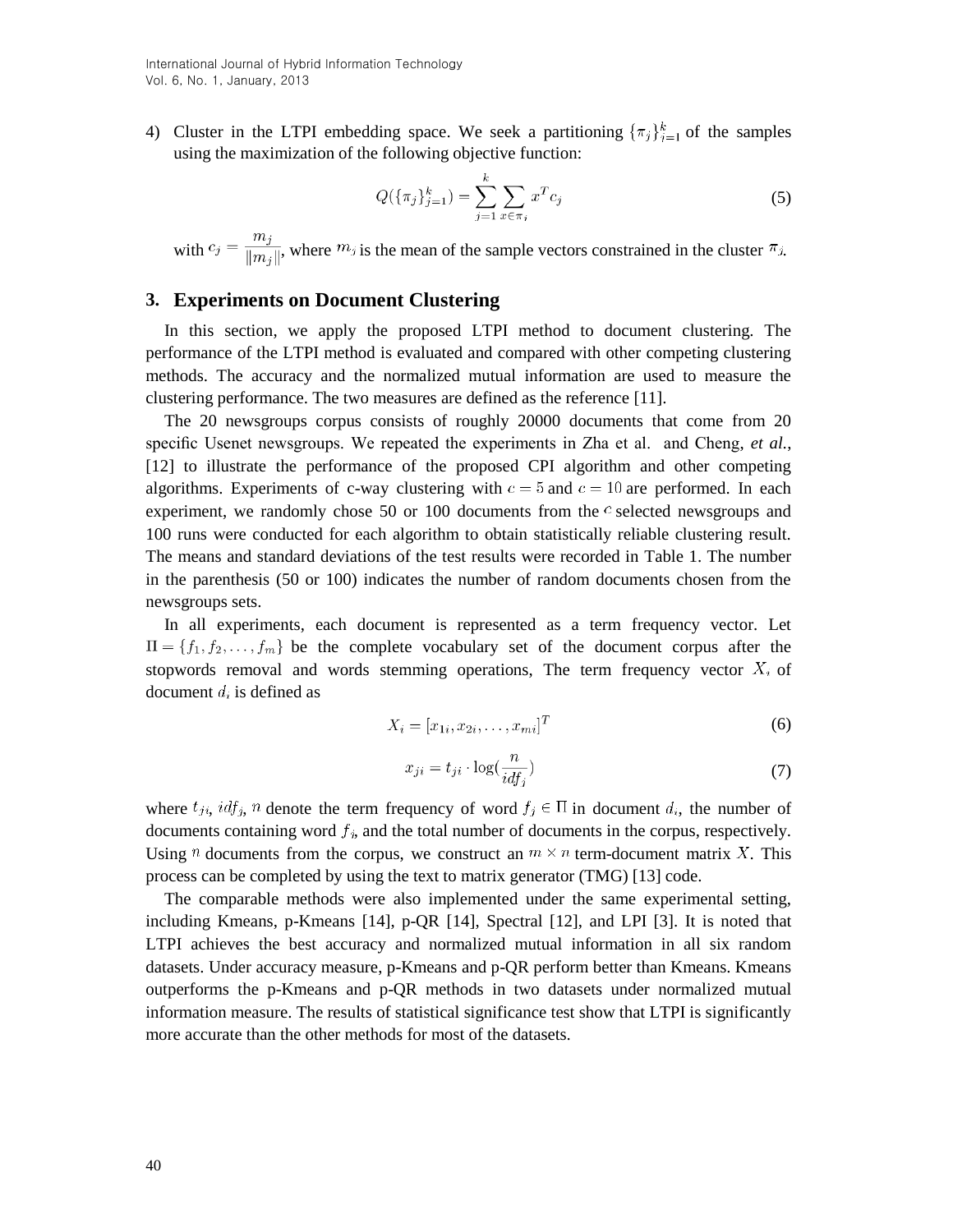# **Table 1. Performance Comparison of Different Clustering Methods under the Accuracy Measure**

| Data sets                                                                   | Accuracy (%)                                                                                                     |                |                |                  |                   |                  |  |  |  |
|-----------------------------------------------------------------------------|------------------------------------------------------------------------------------------------------------------|----------------|----------------|------------------|-------------------|------------------|--|--|--|
|                                                                             | Kmeans                                                                                                           | p-Kmeans       | p-QR           | Spectral         | LPI               | <b>LTPI</b>      |  |  |  |
| NG2/NG3/NG4/NG5/NG6 (50)                                                    | $42.32 \pm 6.91$                                                                                                 | $45.76 + 6.34$ | $46.10\pm5.83$ | $49.04\pm6.95$   | 54.83±8.03        | 56.34±5.37       |  |  |  |
| NG2/NG3/NG4/NG5/NG6 (100)                                                   | $40.51 \pm 7.86$                                                                                                 | $43.42 + 7.07$ | $42.93 + 5.02$ | $46.82 + 4.91$   | $56.29 \pm 6.23$  | $61.53 + 5.29$   |  |  |  |
| NG2/NG9/NG10/NG15/NG18 (50)                                                 | $56.37 \pm 8.52$                                                                                                 | 57.59±9.38     | 58.71±9.14     | $66.57 \pm 8.79$ | $80.55 \pm 11.72$ | $82.31 \pm 9.98$ |  |  |  |
| NG2/NG9/NG10/NG15/NG18 (100)                                                | 54.21±10.35                                                                                                      | 55.83±9.18     | 54.97±10.61    | 71.53±9.63       | 83.26±11.43       | 85.79±10.35      |  |  |  |
| NG1/NG5/NG7/NG8/NG11/                                                       | $45.82{\pm}7.39$                                                                                                 | $47.91 + 6.75$ | $48.79 + 6.76$ | $53.75 + 6.09$   | $61.42 + 7.86$    | $62.59 + 6.58$   |  |  |  |
| NG12/NG13/NG14/NG15/NG17 (50)                                               |                                                                                                                  |                |                |                  |                   |                  |  |  |  |
| NG1/NG5/NG7/NG8/NG11/                                                       | $42.87\pm6.63$                                                                                                   | $43.04 + 7.26$ | $45.81 + 5.42$ | 55.73+4.97       | $61.58 + 7.21$    | $64.71 + 6.42$   |  |  |  |
| NG12/NG13/NG14/NG15/NG17 (100)                                              |                                                                                                                  |                |                |                  |                   |                  |  |  |  |
| Statistical significance test based on accuracy values ( $p$ -value = 0.05) |                                                                                                                  |                |                |                  |                   |                  |  |  |  |
| NG2/NG3/NG4/NG5/NG6 (50)                                                    | Kmeans< $p$ -OR $\lt p$ -Kmeans<br>Spectral<br>LPI<br>LTPI                                                       |                |                |                  |                   |                  |  |  |  |
| NG2/NG3/NG4/NG5/NG6 (100)                                                   | Kmeans<br>< p-QR< p-Kmeans ( $\Box$ Kmeans) $\Box$<br>Spectral<br>LPI<br>                                        |                |                |                  |                   |                  |  |  |  |
| NG2/NG9/NG10/NG15/NG18 (50)                                                 | Kmeans<br>$p$ -Kmeans<br>$p$ -OR ( $\Box$<br>$K$ means)<br>Spectral<br>LPI    <br><b>LTPI</b>                    |                |                |                  |                   |                  |  |  |  |
| NG2/NG9/NG10/NG15/NG18 (100)                                                | Kmeans<br>$p$ -Kmeans<br>$p$ -OR ( $\Box$<br>$K$ means)<br>Spectral<br>LPI LTPI                                  |                |                |                  |                   |                  |  |  |  |
| NG1/NG5/NG7/NG8/NG11/                                                       | Kmeans<br>$\triangleright$ P-Kmeans<br>$\triangleright$ D-OR ( $\triangleright$ Kmeans)<br>Spectral<br>LPI< LTPI |                |                |                  |                   |                  |  |  |  |
| NG12/NG13/NG14/NG15/NG17 (50)                                               |                                                                                                                  |                |                |                  |                   |                  |  |  |  |
| NG1/NG5/NG7/NG8/NG11/                                                       | Kmeans< $p$ -Kmeans< $p$ -OR $\Box$<br>Spectral<br>$LPI$   <br>LTPI                                              |                |                |                  |                   |                  |  |  |  |
| NG12/NG13/NG14/NG15/NG17 (100)                                              |                                                                                                                  |                |                |                  |                   |                  |  |  |  |

Note that " $\Box$ " (" $\Box$ ") indicates that schems on the right are significantly better (worse) than the schemes on the left, and " $\lt"$ " (">") indicates that the relationship is not significant. In all results of statistical significance tests, the expression  $A < B < C$  means the relationship between A and  $\tilde{C}$  is  $A < \tilde{C}$ .

### **Table 2. Performance Comparison of Different Clustering Methods under the Normalized Mutual Information Measure**

| Data sets                                                                  | Normalized mutual information (%)                               |                  |                  |                  |                  |                  |  |  |  |
|----------------------------------------------------------------------------|-----------------------------------------------------------------|------------------|------------------|------------------|------------------|------------------|--|--|--|
|                                                                            | Kmeans                                                          | p-Kmeans         | p-QR             | Spectral         | LPI              | <b>LTPI</b>      |  |  |  |
| NG2/NG3/NG4/NG5/NG6 (50)                                                   | $28.64 \pm 9.38$                                                | $28.97 \pm 8.71$ | $29.02 \pm 8.56$ | $32.41 \pm 7.18$ | 37.89±7.35       | $42.32 \pm 9.53$ |  |  |  |
| NG2/NG3/NG4/NG5/NG6 (100)                                                  | $21.87 + 7.36$                                                  | $21.09 + 9.42$   | $21.36 + 9.61$   | $29.39 + 5.82$   | 43.75+7.94       | $44.94 \pm 8.36$ |  |  |  |
| NG2/NG9/NG10/NG15/NG18 (50)                                                | $40.37 \pm 9.53$                                                | 39.87±10.84      | $40.28 \pm 9.73$ | $52.49 \pm 8.31$ | $73.61 \pm 9.58$ | 75.01±9.46       |  |  |  |
| NG2/NG9/NG10/NG15/NG18 (100)                                               | $32.65 + 11.21$                                                 | $36.81 \pm 8.95$ | $37.69 \pm 8.70$ | $61.52 + 10.27$  | 78.84±11.83      | 83.26±10.72      |  |  |  |
| NG1/NG5/NG7/NG8/NG11/                                                      | $50.74 \pm 6.29$                                                | $51.03 + 6.04$   | $52.51 \pm 5.68$ | $55.62 \pm 6.22$ | $60.76 \pm 6.81$ | $62.89 \pm 7.35$ |  |  |  |
| NG12/NG13/NG14/NG15/NG17 (50)                                              |                                                                 |                  |                  |                  |                  |                  |  |  |  |
| NG1/NG5/NG7/NG8/NG11/                                                      | 39.79±7.17                                                      | $42.86 + 7.53$   | $43.18 + 6.25$   | 57.34+5.73       | $63.12 + 6.06$   | $65.41\pm 6.80$  |  |  |  |
| NG12/NG13/NG14/NG15/NG17 (100)                                             |                                                                 |                  |                  |                  |                  |                  |  |  |  |
| Statistical significance test based on accuracy values (p-value $= 0.05$ ) |                                                                 |                  |                  |                  |                  |                  |  |  |  |
| NG2/NG3/NG4/NG5/NG6 (50)                                                   | Kmeans<br>$p$ -Kmeans < p-QR $\Box$<br>Spectral<br>$LPI$ $LTPI$ |                  |                  |                  |                  |                  |  |  |  |
| NG2/NG3/NG4/NG5/NG6 (100)                                                  | $p$ -Kmeans < $p$ -OR< Kmeans<br>Spectral<br>$LPI$ $LTPI$       |                  |                  |                  |                  |                  |  |  |  |
| NG2/NG9/NG10/NG15/NG18 (50)                                                | $p-Kmeans < p-QR <$ Kmeans Spectral<br>$LPI$ $LTPI$             |                  |                  |                  |                  |                  |  |  |  |
| NG2/NG9/NG10/NG15/NG18 (100)                                               | Kmeans $\Box$ p-Kmeans< p-QR $\Box$ Spectral<br>$LPI$ $LTPI$    |                  |                  |                  |                  |                  |  |  |  |
| NG1/NG5/NG7/NG8/NG11/                                                      | Kmeans< p-Kmeans< p-OR $($   Kmeans)  Spectral $\Box$ LPI< LTPI |                  |                  |                  |                  |                  |  |  |  |
| NG12/NG13/NG14/NG15/NG17 (50)                                              |                                                                 |                  |                  |                  |                  |                  |  |  |  |
| NG1/NG5/NG7/NG8/NG11/                                                      | Kmeans< $p$ -Kmeans< $p$ -OR $\Box$<br>Spectral LPI LTPI        |                  |                  |                  |                  |                  |  |  |  |
| NG12/NG13/NG14/NG15/NG17 (100)                                             |                                                                 |                  |                  |                  |                  |                  |  |  |  |

# **4. Conclusion**

In this paper, we present a new spectral clustering based on local topology preserving indexing. It performs clustering in the embedding space, which is obtained by the proposed LTPI. The LTPI captures the local topology information embedded in the lowdimensional manifold. It simultaneously minimizes the distances between the data points in the same local patches and maximizes the distances between the distances outside these patches. The experiments for document clustering on NG20 data set show that the proposed LTPI method outperforms other classical clustering methods. The construction of graphs and weights in graph embedding is still an open problem, which would be a possible future work.